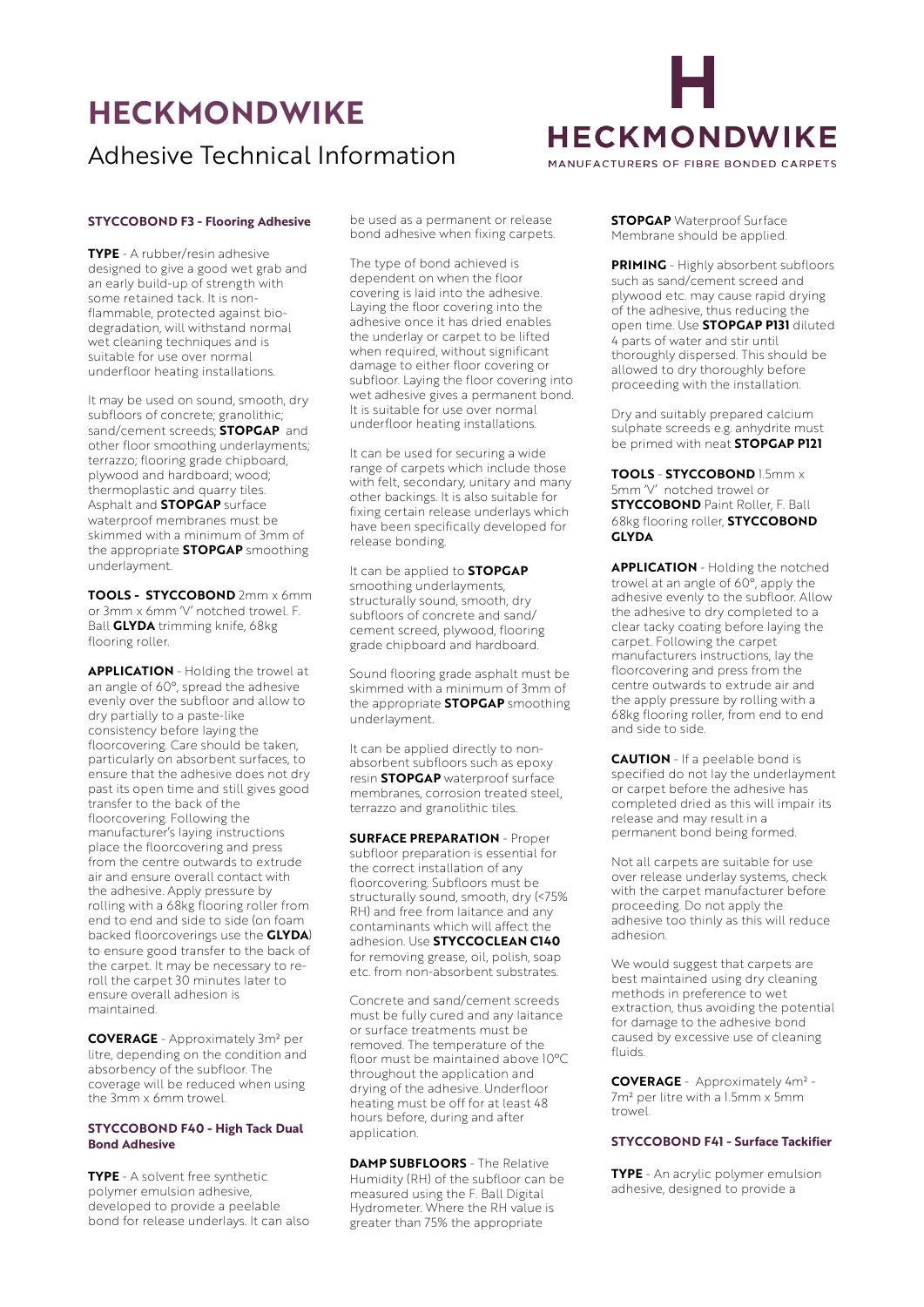# **HECKMONDWIKE**  Adhesive Technical Information



over the whole area.

permanently tacky film which prevents 'loose lay' carpet tiles from moving under normal traffic, but enables them to be lifted and replaced easily when required.

It is non-flammable, is protected against bio-degradation, is resistant to plasticiser migration and will withstand normal wet cleaning techniques. It may be used on sound, smooth, try subfloors of concrete, sand/cement screeds; **STOPGAP** and other suitable floor smoothing underlayments; flooring grade chipboard, plywood and hardboard; wood; steel; thermoplastic and quarry tiles; linoleum and vinyl floorings. Asphalt must be skimmed within a minimum of 3mm of the appropriate **STOPGAP** smoothing underlayment.

**TOOLS** - **STYCCOBOND** paint roller or medium-stiff brush or short nap roller.

**APPLICATION** - Apply the adhesive to the floor surface evenly over the whole area with brush or roller. Allow to dry to a clear tacky film before placing the tiles into a position on the floor, press firmly over the entire area paying particular attention to the edges.

**CAUTION** - When using **STYCCOBOND F41** over a raised access floor system, pour the tackifier into a tray and apply carefully using a **STYCCOBOND** paint roller to avoid adhesive penetration between the panels. Under no circumstances should the tackifier be poured directly onto the floor. The tackifier must be allowed to dry completed before the tiles are laid.

**COVERAGE** - Approximately 7m² per litre, depending on the absorbency of the subfloor.

## **STYCCOBOND F52 - Gum/Spirit Adhesive**

**TYPE** - A polymer reinforced gum/ spirit adhesive designed to provide a rigid setting bond. It will withstand normal wet cleaning techniques and is suitable for use over normal underfloor heating installations.

It may be used on sound smooth dry subfloors or concrete; granolithic; sand/cement screeds; **STOPGAP** and other floor smoothing underlayments; terrazzo, flooring grade chipboard; plywood and hardboard; wood; thermoplastic and quarry tiles and steel. Asphalt, **STOPGAP** surface

waterproof membranes and non absorbent surfaces such as terrazzo and some power floated concrete slabs should be skimmed with a minimum of 3mm of the appropriate **STOPGAP** smoothing underlayment.

**STYCCOBOND F52** contains highly flammable solvents and must be stored, transported and used strictly in accordance with current legislation.

**TOOLS** - 2mm x 6mm 'V' notched trowel, 68kg flooring roller.

**APPLICATION** - Holding the trowel at an angle of 60°, spread the adhesive evenly over the subfloor that can be covered whilst the adhesive remains receptive and gives good transfer. Immediately lay the floorcovering into the adhesive and roll from end to end and side to side to ensure good transfer to the back of the floorcovering. 1-4 hours later roll again in two directions.

#### **STYCCOBOND F60 - Contact Adhesive**

**TYPE** - A synthetic rubber/resin solution contact adhesive which is designed to provide a strong instant bond on vertical surfaces, stair treads and risers but may also be used on some floor surfaces.

It may be used on sound smooth dry subfloors or concrete; granolithic; sand/cement screeds; **STOPGAP** and other floor smoothing underlayments; terrazzo, flooring grade chipboard; plywood and hardboard; wood; thermoplastic and quarry tiles and steel. Asphalt, **STOPGAP** surface waterproof membranes and non absorbent surfaces such as terrazzo and some power floated concrete slabs should be skimmed with a minimum of 3mm of the appropriate **STOPGAP** smoothing underlayment.

**STYCCOBOND F60** contains highly flammable solvents and must be stored, transported and used strictly in accordance with current legislation.

**TOOLS** - **STYCCOBOND** safety spreader or a flat brush.

**APPLICATION** - Using the spreader, held at an angle of 60°, or brush, to apply a thin coat of the adhesive evenly to the back of the covering and the floor or wall surface. Allow the solvent to evaporate until the adhesive becomes touch dry before bringing the two coated surfaces together. Apply pressure from the

centre outwards to avoid trapping the air, ensure that good contact is made

**COVERAGE** - Approximately 2m² per litre, coating both surfaces.

## **STYCCOBOND F66 - Solvent Free Contact Adhesive**

**TYPE** - A solvent free contact adhesive, providing a safe alternative to conferential solvent based adhesives.

It may be used on sound smooth dry subfloors or concrete; granolithic; sand/cement screeds; **STOPGAP** and other floor smoothing underlayments; terrazzo, flooring grade chipboard; plywood and hardboard; wood; thermoplastic and quarry tiles and steel. Asphalt, **STOPGAP** surface waterproof membranes and non absorbent surfaces such as terrazzo and some power floated concrete slabs should be skimmed with a minimum of 3mm of the appropriate **STOPGAP** smoothing underlayment.

Suitable for use over normal underfloor heating.

**TOOLS** - 1.4mm x 2.5mm 'V' notched spreader.

**APPLICATION** - Holding the spreader at an angle of 60° apply the adhesive to both surfaces. Allow the adhesive to become touch dry before bringing the two surfaces together within the next seven hours. If the drying time exceeds seven hours then warm heat reactivation may be used, taking care that there is no contamination of the adhesive film. Apply pressure from the centre outwards to avoid trapping air.

**COVERAGE** - Approximately 5m² per litre per coat, depending on the subfloor and floorcovering.

## **STYCCOBOND F74 - Polyurethane Adhesive**

**TYPE** - A one pack moisture curing polyurethane adhesive stable both for fixing floorcoverings and for seaming synthetic grass carpets.

It is water resistant and is suitable for use outdoors although it is not intended to be a damp proof membrane. It is resistant to oil and grease and is suitable for use over normal underfloor heating systems.

It may be used on sound, smooth, clean surfaces of concrete;